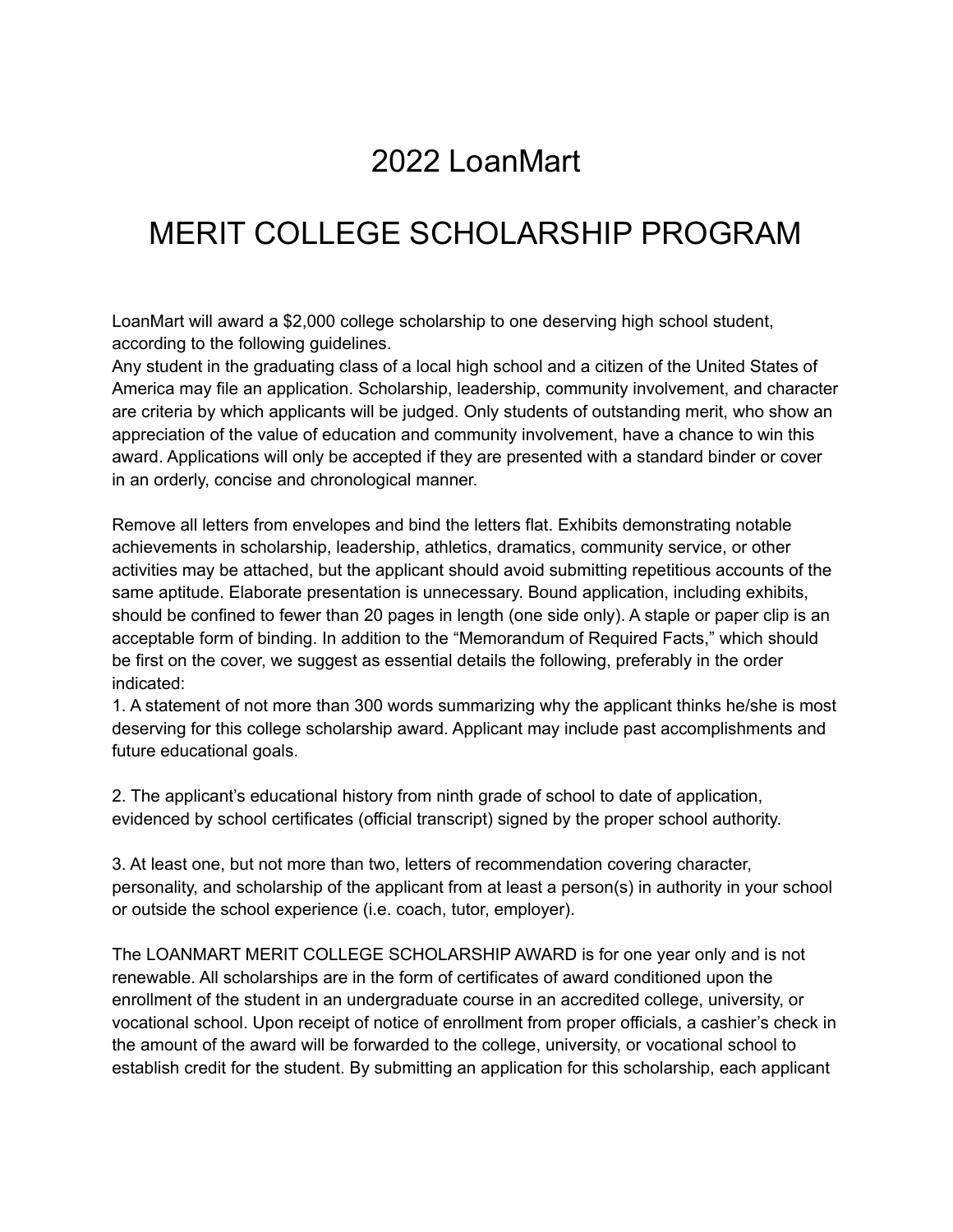is agreeing that their name and/or image may be used in LoanMart promotional materials such as, but not limited to, newsletters, website, brochures, and press releases.

The following standards will be considered:

- 1. Scholarship
- 2. Leadership
- 3. Community Involvement
- 4. Character
- 5. Location of college (local colleges/universities/vocational schools are preferred)

Completed applications should be mailed to the following address and must be postmarked no later than November 30th, 2022.

The scholarship winners will be notified no later than January 31st, 2023.

\_\_\_\_\_\_\_\_\_\_\_\_\_\_\_\_\_\_\_\_\_\_\_\_\_\_\_\_\_\_\_\_\_\_\_\_\_\_\_\_\_\_\_\_\_\_\_\_\_\_\_\_\_\_\_\_\_

### MEMORANDUM OF REQUIRED FACTS

#### STUDENT'S FULL NAME:

Soc. Sec. Number

STUDENT'S ADDRESS:

Street or Box

City:

State:

Zip:

TEL: **with the set of the set of the set of the set of the set of the set of the set of the set of the set of the set of the set of the set of the set of the set of the set of the set of the set of the set of the set of th** Area/Number

| DATE AND PLACE OF BIRTH:                         |             |  |
|--------------------------------------------------|-------------|--|
| <b>FATHER:</b>                                   | OCCUPATION: |  |
| MOTHER:                                          | OCCUPATION: |  |
| SCHOOLS ATTENDED (Ninth through Twelfth grades): |             |  |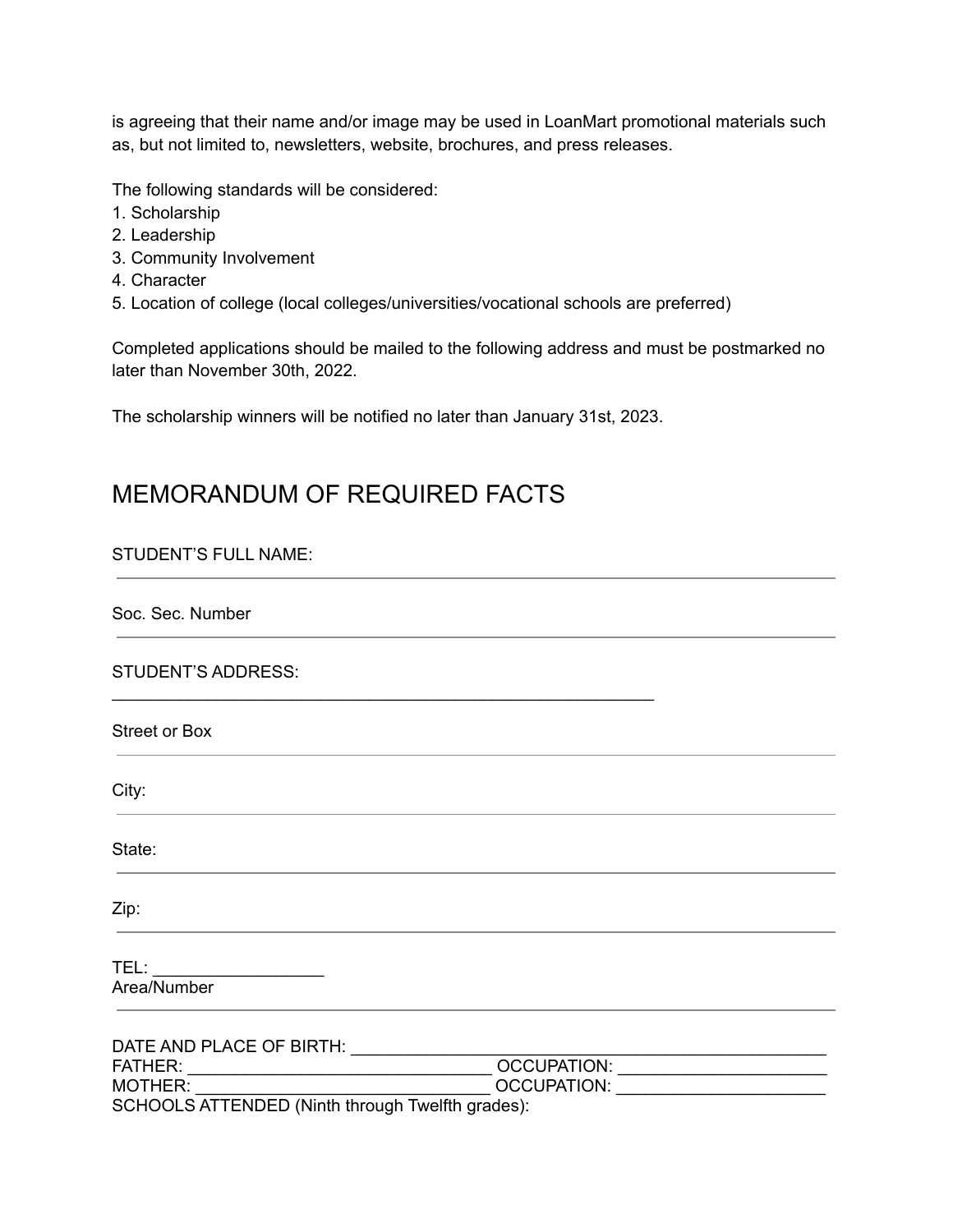Name of School

Date of Entrance Period

Attended Name of School

Date of Entrance Period Attended

DATE WILL GRADUATE \_\_\_\_\_\_\_\_\_\_\_\_

RANK IN CLASS \_\_\_\_\_\_\_\_\_\_\_\_\_\_\_

COLLEGE/VOCATIONAL SCHOOL PLANNING TO ATTEND IN FALL, 2023 AND LIKELY FIELD OF STUDY:

Date:

Signature of Student

### **SCHOLASTIC**

Honors and Awards (State year and nature of the honor or award)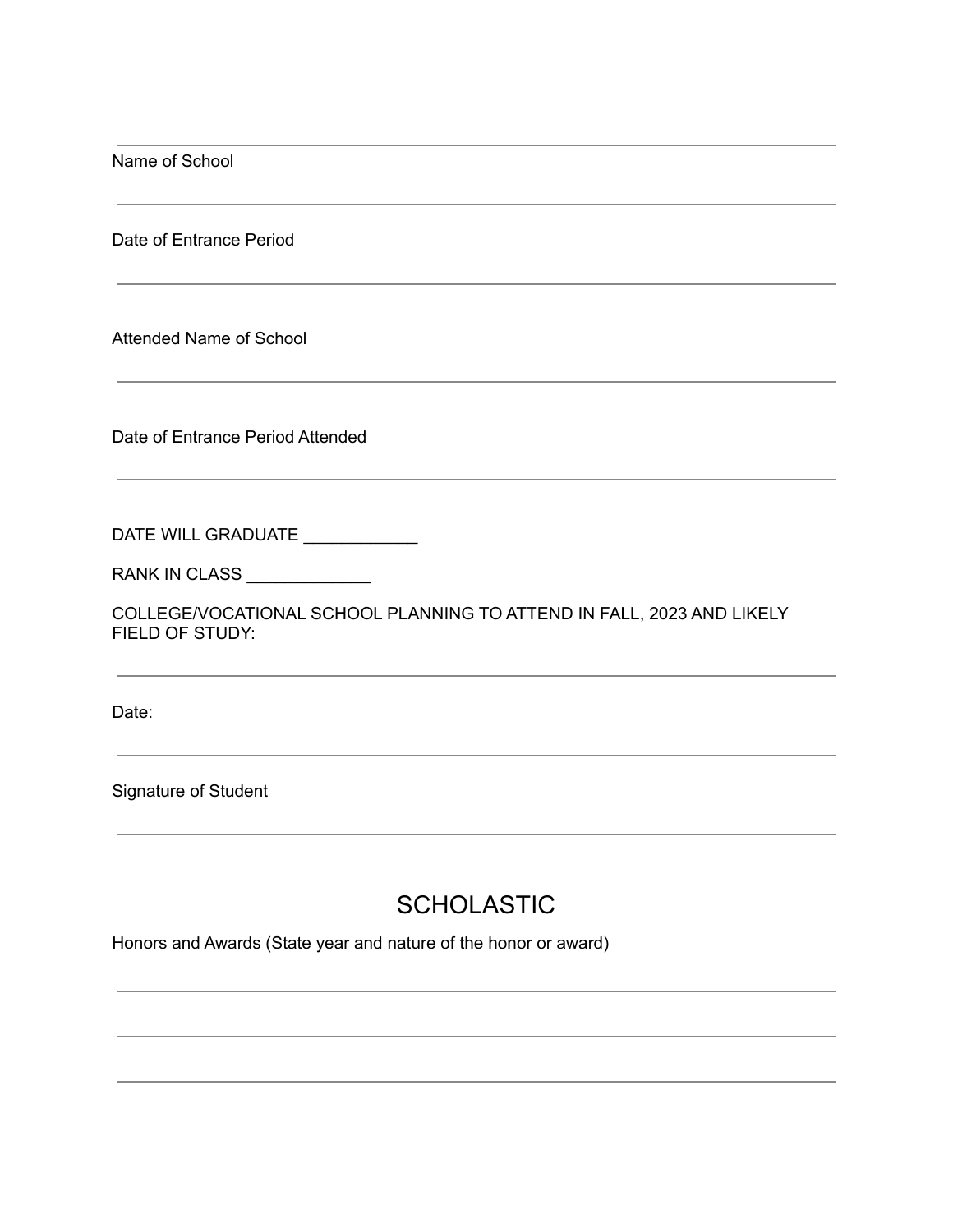Member of organization (State name of organization, year and indicate positions of leadership)

## EXTRA CURRICULAR (School Related)

Honors and Awards (State year and nature of the honor or award)

Member of organization (name of organization, year and indicate positions of leadership)

## COMMUNITY (Non-School Related)

Honors and Awards (State year and nature of the honor or award)